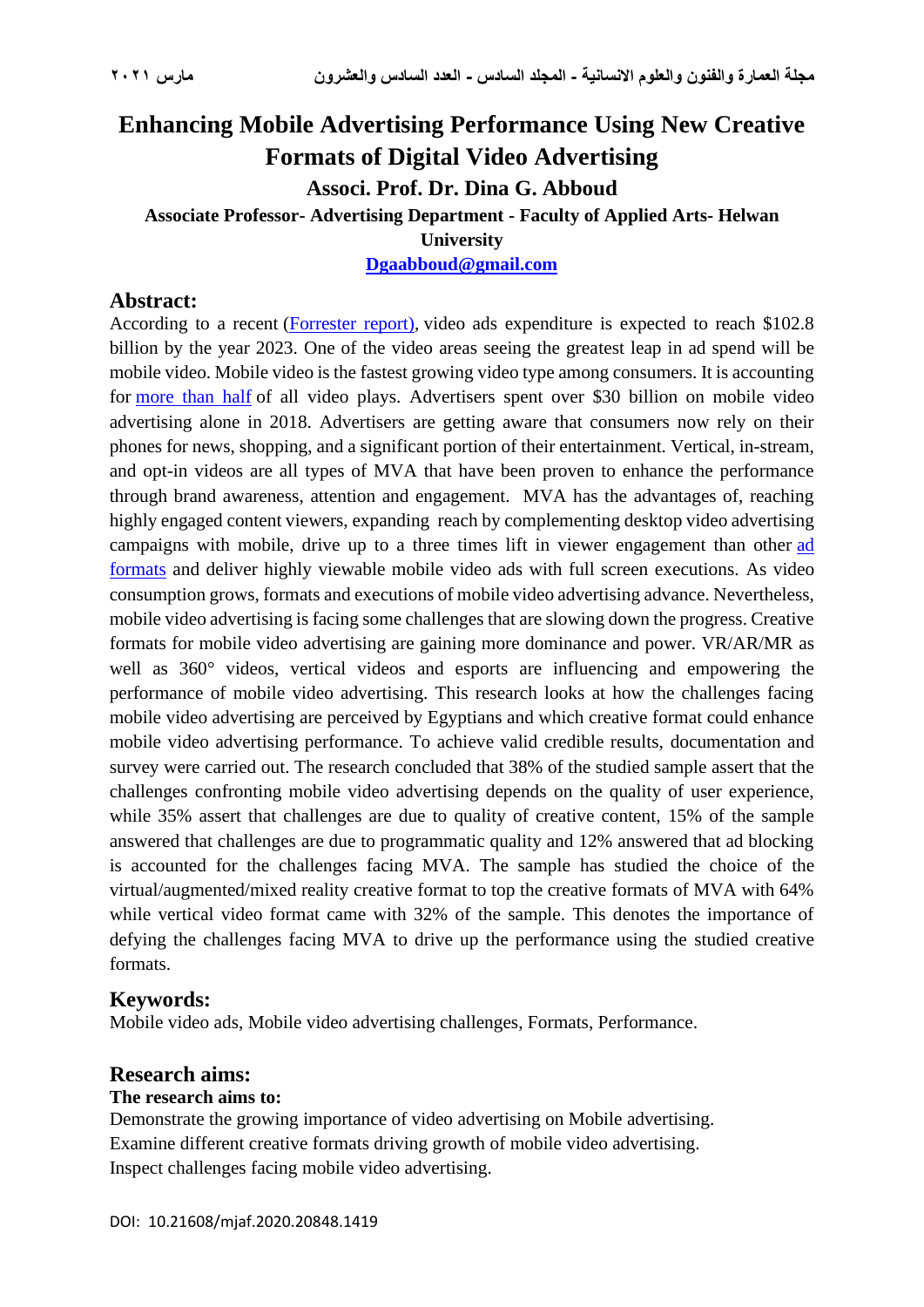## **Research problem:**

The research problem could be presented in the following questions: What drives the growth of mobile video advertising? Which creative formats drive the evolution of mobile video advertising? What are the challenges facing mobile video advertising?

## **Research methodology:**

This research uses qualitative method for its descriptive, explanatory and exploratory roles. The research aimed mainly to understand in a deep, detailed, and thorough way of the changing nature as well as the aspects of change and structure of digital video advertising that affect mobile advertising. Moreover, qualitative method enabled an analysis of the environment of the subject investigated. Documentation as well as survey is used as data collection tools to extract the challenges that affect mobile video advertising changing scene. To examine its validity, a random sample of digital users is examined. A questionnaire is used to check the validity of the challenges affecting the mobile video ads. The participants of the sample surveyed are 120 young Egyptian adults. No gender limitations are executed. The responses are of 90% credible and valid responses out of the total. The survey is done online and analyzed digitally.

## **1. Introduction:**

Digital video advertising was controlled last year and is expected to rule with no slowing down in 2019 onwards (Clum, M. 2019). Significant percentages of advertisers are using video. New formats as well as rise in consumption continue to reinforce video as an increasingly effective, engaging medium.

Digital video platforms are defined as those settings in which video content is presented or streamed. It includes desktop, mobile devices, tablets, [Over-The-Top \(OTT\) devices,](http://dvglossary.www2.iab.com/#chapter-44) and Advanced TV. Technological advances raise the expectations to experience new devices and ways of consuming content. Digital Out-of-Home (DOOH) media is a clear example of changing and ever extending platforms. From large, digital billboard to screens in taxis, elevators, and gyms, we are seeing digital video content and ads, shown and consumed in unique formats, reaching audiences in common places. (TubeMogul, 2019)



**Fig1: Digital Out-of-Home media Desktop Mobile devices**

As video consumption grows, platforms such as Facebook, Instagram, Twitter, and even LinkedIn have made video advertising a major focus. In 2018, brands spent over \$90 billion dollars on video ads. According to a recent [\(Forrester report\)](https://marketingland.com/forrester-report-video-ad-spending-expected-to-hit-103b-in-2023-246876), video ads expenditure is expected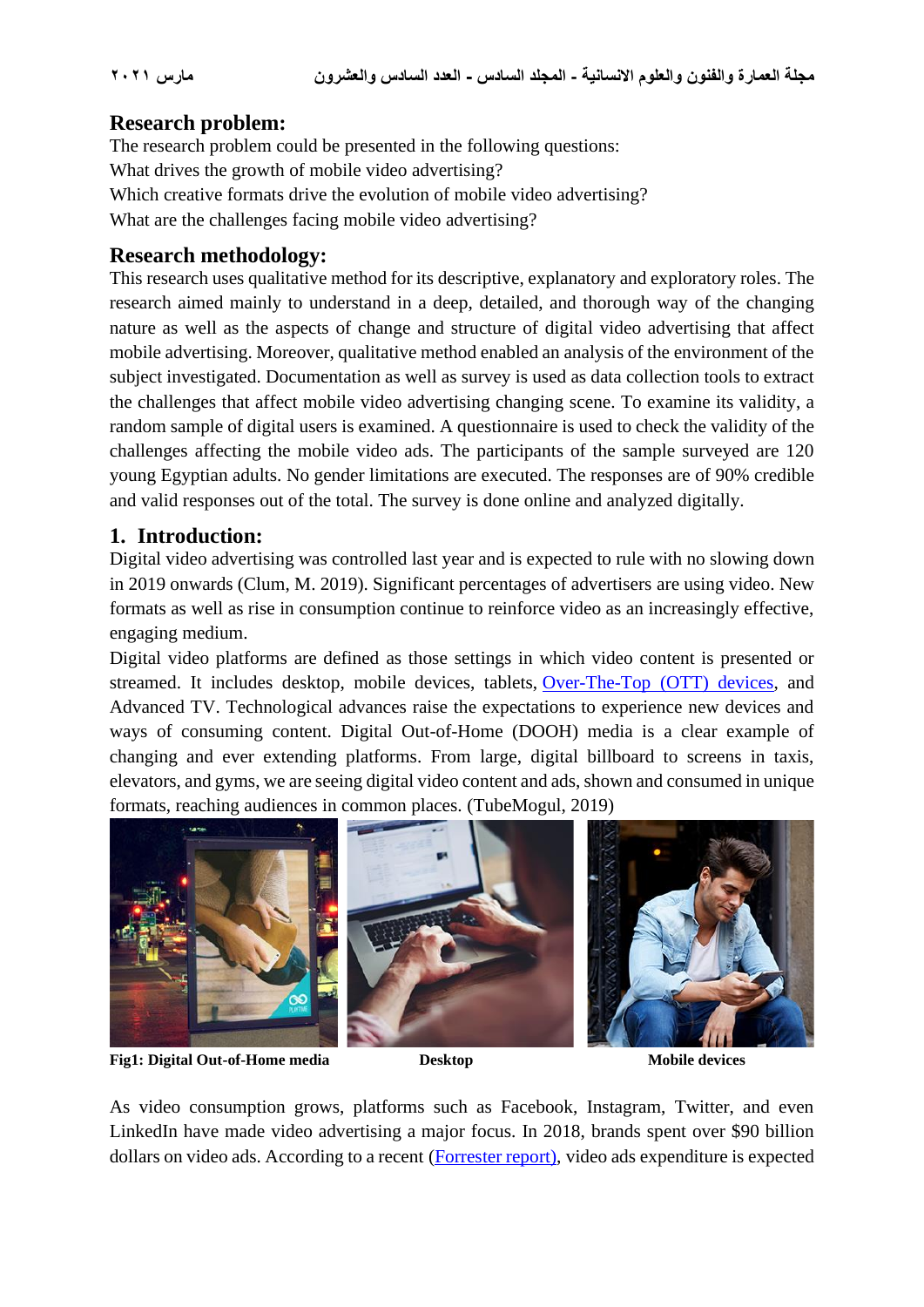to reach \$102.8 billion by the year 2023. (Clum, M. 2019). The outburst of video along with advanced analytics has made video advertising vital to any online marketing plan.

Platforms are working on offering video advertising all means of dominance and excellence. Placing video advertising give the advantage of high penetration and reach to different geographies. Moreover, the ability to run dynamic creative, in other words, the ability to allow advertisers to schedule slightly modified ads as the timeline of the campaign progresses. Some platforms offer advertisers the ability to run short creative. Challenges can arise from placing and promoting long form video ads. In addition, personalization and customization of the ad is a great opportunity to the advertisers to offer tailored specific messages and execution. Other advantage of video advertising used by advertisers in different platforms is user generated content. As consumers are lead to respond better to ads that they co-do and be an active participant in them. Adding to this, the possibilities that are added through opening the interactivity door as consumers respond more positively to video ads that have interactive components. Video advertising leads to increased attention, earned media, and viral spread. People respond to ads that challenge their expectations, pull at their heart strings, and show them something they've never seen before. (Clum, M. (a) 2019).

One of the video areas seeing the greatest leap in ad spend will be mobile video. Mobile video is the fastest growing video type among consumers. It is accounting for [more than half](https://www.wordstream.com/blog/ws/2017/03/08/video-marketing-statistics) of all video plays. Advertisers spent over \$30 billion on mobile video advertising alone in in 2018. These numbers could grow even higher as content providers unveil more mobile-first platforms and experiences. For advertisers looking to take advantage of this rising chance, it will be critical to focus on creating high-value story driven video content. (Clum, M. (b) 2019).



## **2. Mobile Video Advertising MVA:**

Smartphones have become pervasive. In 2018, mobile devices accounted for over 52% of all worldwide online action. Advertisers are getting aware that consumers now rely on their phones for news, shopping, and a significant portion of their entertainment. As a result, brands have worked to make their websites, advertisements, and even services mobile-friendly. Creating this natural user experience is critical during a time when nearly half of all online transactions are done on smartphones. (Clum, M. a: 2019).

Mobile video ads play a key role in helping advertisers meet their campaigns goals in brand marketing. Vertical, in-stream, and opt-in videos are all types of MVA that have been proven

**Fig2: Rise in digital video revenues Fig3: Mobile Devices Metrics (Mobile Spreadheads, 2016)**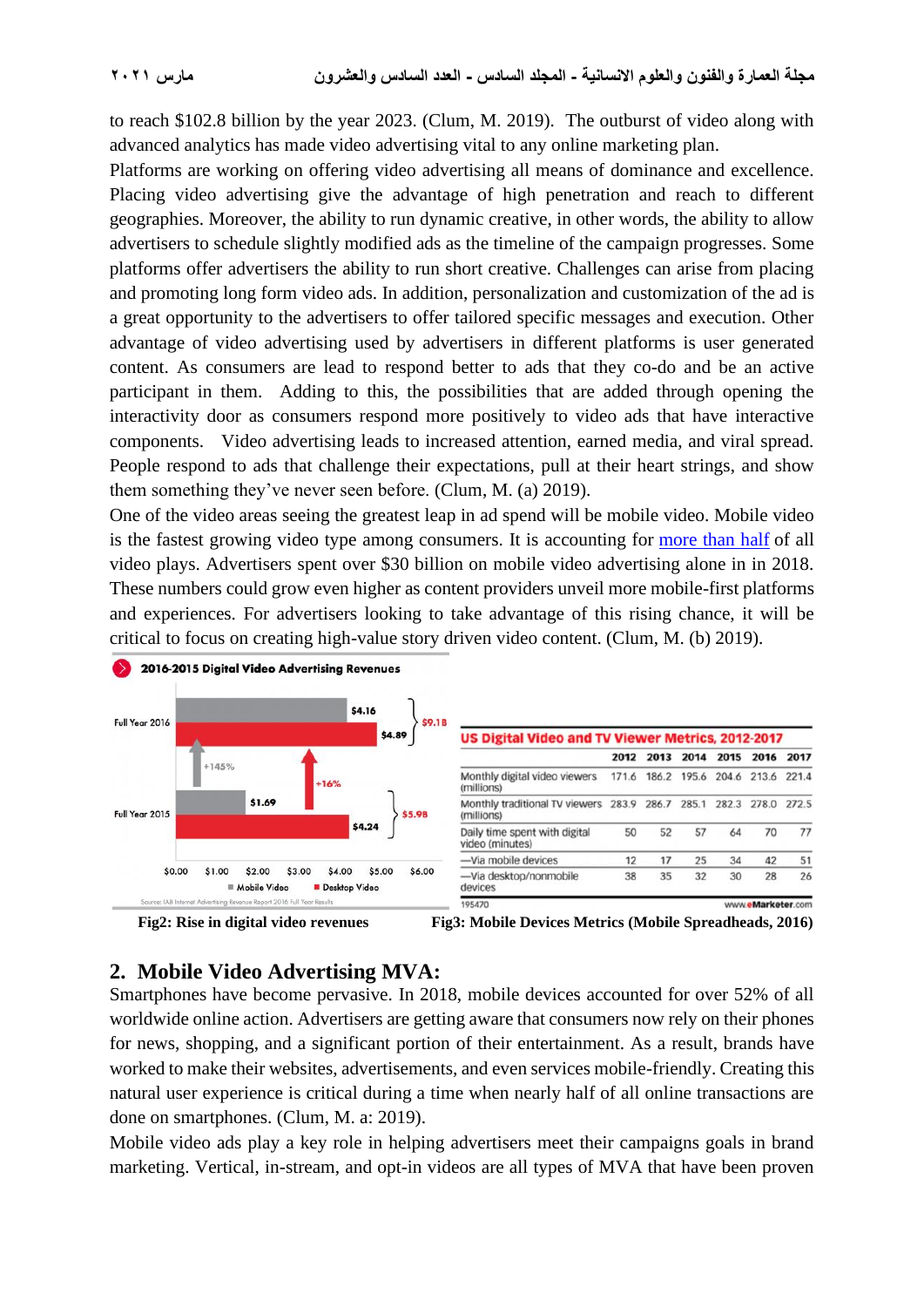to enhance the performance through brand awareness, attention and engagement. Vertical video delivering up to nine times completion rates compared to horizontal video. Furthermore, interactive videos with rich-media, 360° videos, and native in-feed videos help increase user engagement and conversions, and drive sales and app installs. Mobile video advertising is the standard for brand storytelling allowing advertisers to reach customers with rich content on their most personal device that rarely leaves their side.

The enormous change toward mobile and tablet video lead advertisers to focus on the user experience putting a premium on mobile. Finest content providers, or "mobile-first publishers", were among the earliest content owners to get their assets onto mobile devices, allowing them to secure some of the first-mover advantages. However, advertisers need to draw critical insights from the data on every asset, analyzing audience, geographies, latitude/longitude data, engagement and viewing formats to guarantee positive response among all consumer ages especially the young people who their mobiles account for 40% of the time they spent watching videos. (ComScore, 2016). According to a recent study by Deloitte (2015) on average, consumers across all age groups in the check of their phones 46 times per day. Given that smartphones have now become pervasive to all ages and at all times of day, advertisers have to fully embrace mobile in order to engage and stay relevant with consumers wherever they are.



**Fig4: Share of Time Spent Watching Videos: IAB**

## **2.1. Advantages of Mobile Video Advertising:**

- Reach highly engaged content viewers.
- Expand reach by complementing desktop video advertising campaigns with mobile
- Command 100% of screen real estate on a vast majority of mobile web and in-app inventory.
- Drive up to a three times lift in viewer engagement than other [ad formats.](https://www.tubemogul.com/ad-specs/)
- Deliver highly viewable mobile video ads with full screen executions.

## **2.2. Formats & Executions of Mobile Video Advertising:**

- Mobile App Interactive Pre-Roll.
- Mobile Web and App Standard Pre-Roll.
- Tablet Web Tap-to-Play Medium Rectangle 300×250.
- Smartphone App Tap-to-Play Banner 320×50.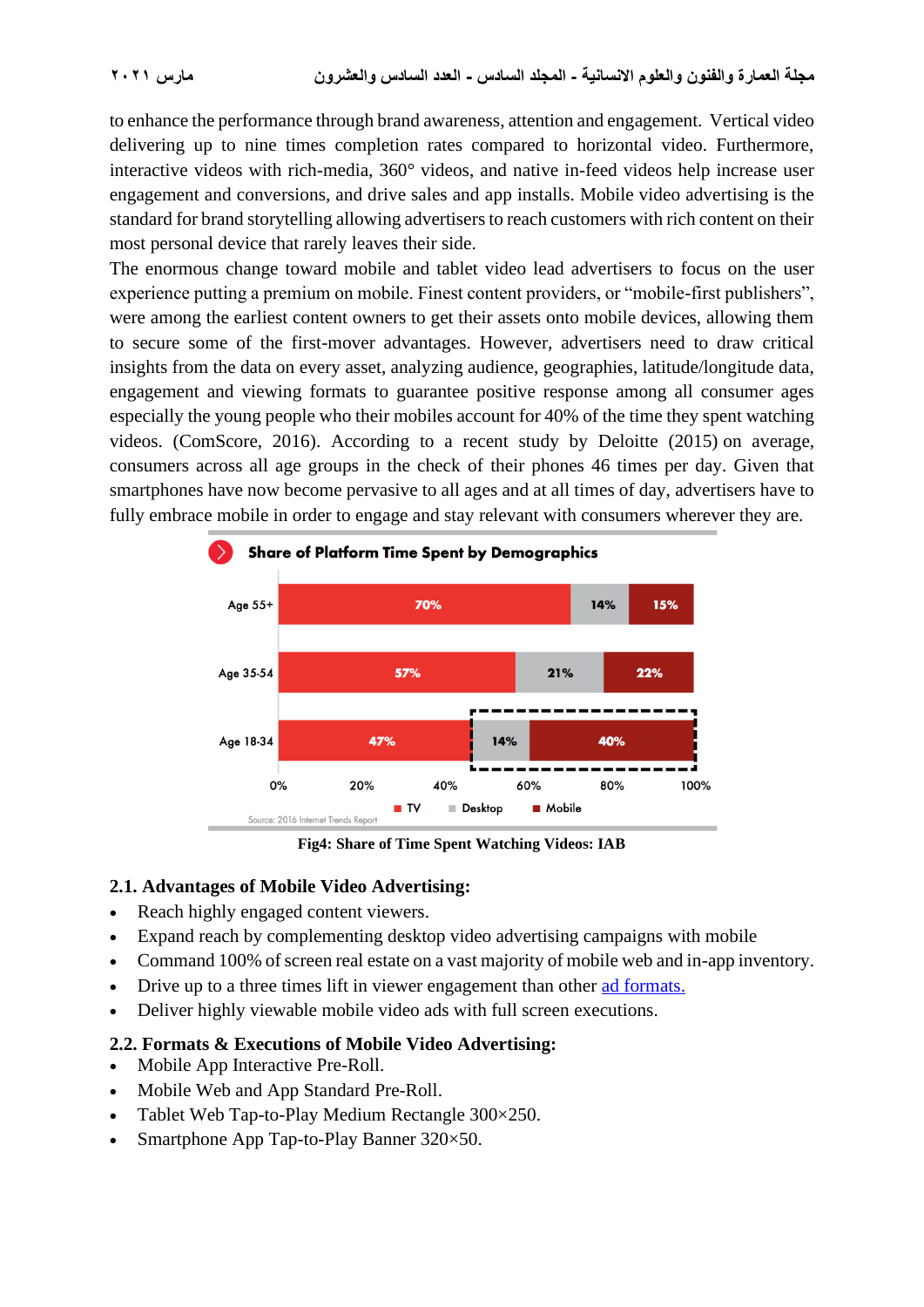

**Fig 5a: Multi Touch Game + Video**

**Tap icons on screen to learn about the difference between FiOS vs. Cable. Fig 5b: Ad Gallery & Social Sharing. Video ad gallery and social sharing buttons encourage the viewers to learn more within the ad. Fig 5c: Ad Extender**

**Video content extends up to three minutes in the same slate. (Tube mogul)**

## **2.3. Mobile Advertising Spending and Revenues:**

Mobile advertising spend has reached \$36.6 billion in 2016 accounting for 51 percent of overall digital ad revenue. Spend is greater than other platforms in an otherwise at media market. In fact, mobile revenue is over than ten times larger than it was just five years ago.

Total Digital Video Advertising Revenue reached \$9.1B for 2016, a revenue gains of 53% across mobile and desktop. Mobile video was one of the greatest contributors to this growth with a 145% increase, amounting to \$4.2B, and is forecasted to see double-digit growth through 2019 with no signs of slowing down. (IAB: 2016). Mobile video is the main driver of digital video advertising growth in 2016 presents great branding and targeted ROI opportunities for advertisers and great revenue opportunities for publishers.



**Fig6: Mobile Advertising Revenue Growth**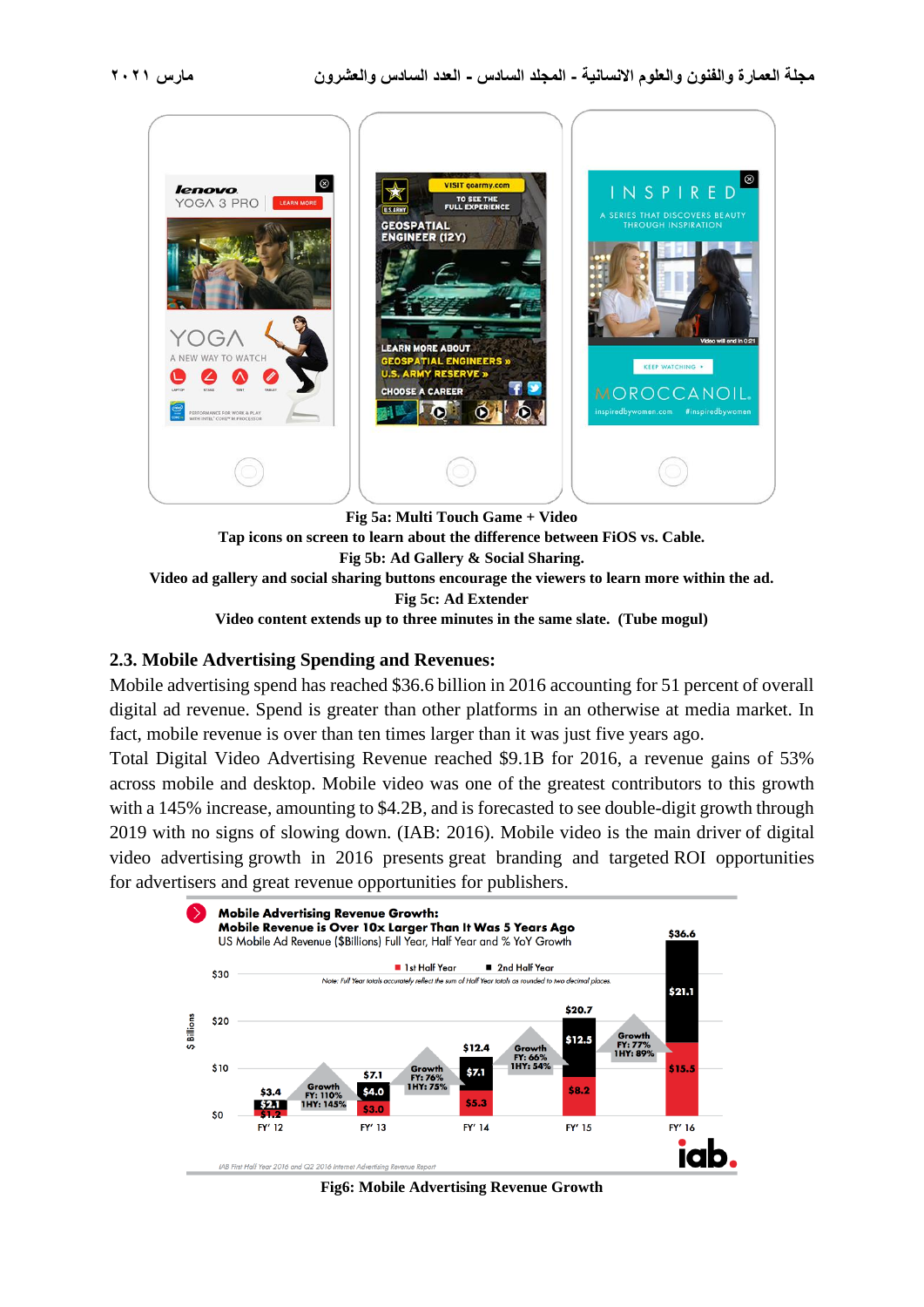## **2.4. Challenges Facing Mobile Advertising:**

While mobile is one of the fastest growing areas in video advertising, it does present a number of challenges:

• Much of the friction in the mobile video marketplace comes from the difficulty of measuring the effectiveness of video on mobile. While desktop advertising has benefitted from having the cookie as its primary identifier to support measurement and interest-based ad delivery, cookies on mobile have limited applicability. On mobile, because of browser limitations and fragmented app/web environments, cookies cannot be relied on as a source of truth for identifying a user with a device.

• Organizational fragmentation: While walls between traditional and digital media are beginning to fall away, many media agencies still have separate strategies and teams for the different types of account they purchase such as mobile, video, TV, or display. Gated approaches hinder the development of more holistic (and successful) multi-platform campaign strategies.

• Viewability: (Herrmann, J. & Isaac, M. 2016) While the industry has made significant progress in measuring viewability on desktop devices, challenges remain in the mobile space. Key issues include different brands and agencies having different viewability requirements, different vendors measuring viewability differently resulting in report discrepancies, and discrepancies that result from advertiser vendors calculating viewability differently than publisher side vendors. Viewability, the Tech Lab Opens Measurement Working Group, will develop an open source SDK for measurement of viewability in in-app environments. For browser environments, the IAB Tech Lab is developing the HTML5 version of Open Video Viewability in order to standardize this metric.

• Constrained supply of high quality, professionally produced content: Media buyers looking for high-quality, TV-like content may have trouble finding scale for their campaigns. There are still a limited number of mobile publishers offering longer-form, well-produced content. However, with the rise of TV-everywhere applications and lower cost of entry to producing mobile optimized video content, this situation is improving.

• Inconsistent measurement: With so many different formats, devices and platforms including web and app, advertisers are struggling to calculate the ROI for mobile video campaigns. It's particularly difficult to measure a video campaign that spans multiple devices, due to the fact that third-party cookies have limited applicability inside apps and are natively turned off in Apple's Safari mobile browser.

• Mobile-optimized creative assets: This issue is mainly driven by reusing :15 and :30 second video spots originally created for TV and desktop without regard to mobile device and platformspecific user contexts and screen aspect ratios, or not having web versus app optimized assets.

• Fraud: it remains widespread in mobile advertising. The Association of National Advertisers (ANA, 2015) and White Ops suggest that while the mobile fraud market is reasonably immature at this point, the threat for this channel is something to watch in the coming years with significant risk affecting mobile ad revenue.

• User experience quality is essential for confronting challenges, serving the same video preroll multiple times during a content series, forcing long-form ads ahead of short-form videos, reusing video spots without regard to screen aspect ratios are some of the mistakes that create bad user experience and hinder the MVA performance.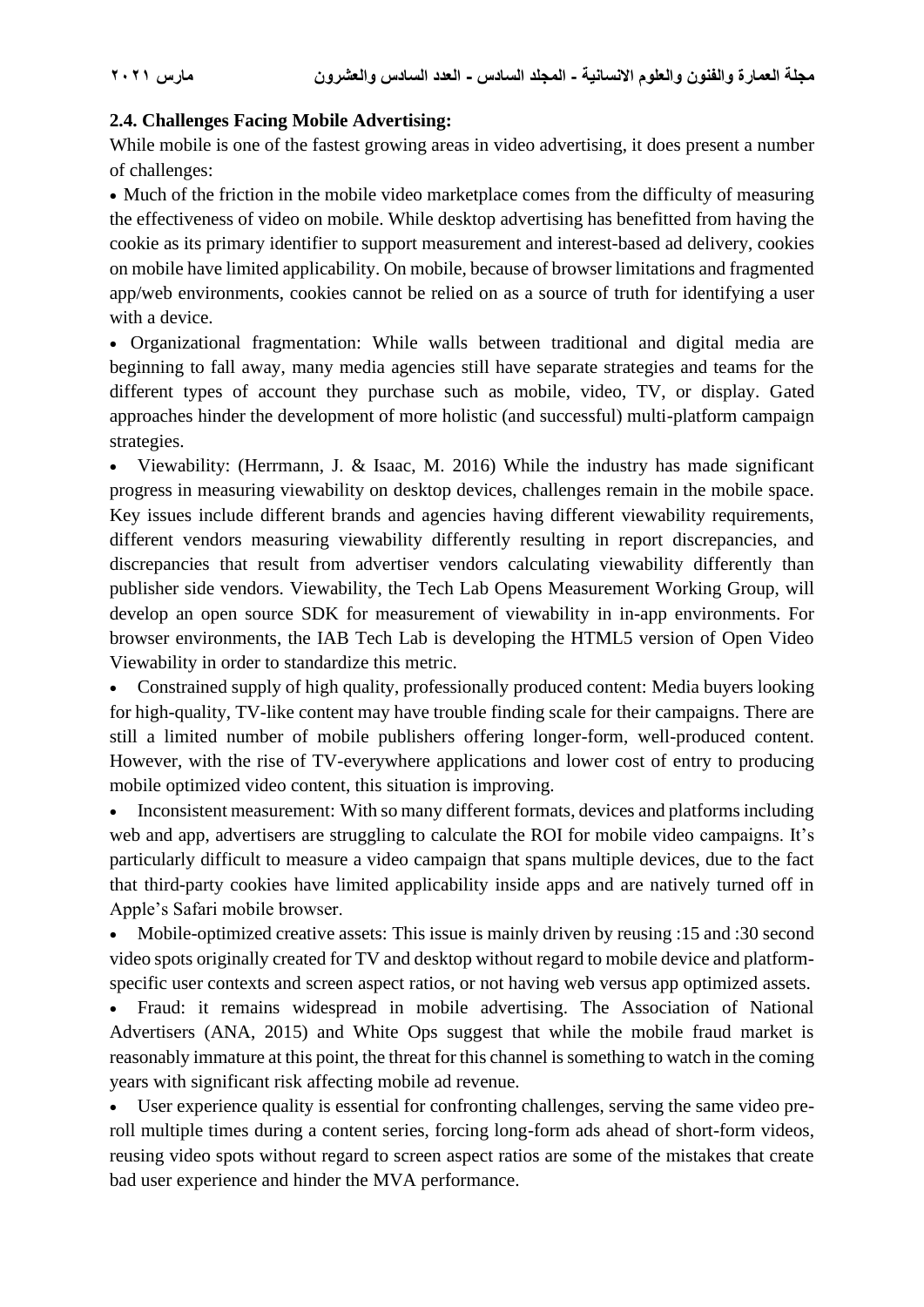**The challenges could be summed up to be investigated further in the survey in the following points:**

- User experience quality.
- Programmatic quality.
- Ad blocking.
- Creative content quality.

## **3. Creative Formats Driving the Digital Video Advertising Scene:**

In addition to changing the way we consume, mobile phones have also started to influence the way we design video content. New creative formats have developed. It will be more and more vital to adapt to the changing environment. Some of the new formats gaining power are VR/AR, 360° videos, vertical videos, esports (Duffy, F. 2017). The majority of videos recorded on mobile devices today are being shot in an upright format known as vertical video. It's a trend that has led many brands to create vertical advertisements intended for platforms such as Instagram Stories, [Snapchat,](https://www.wordstream.com/blog/ws/2019/01/09/snapchat-ads) and even Facebook. The two creative formats to e assessed in the survey are AR/VR/MR and vertical video ads.

## **3.1. Virtual Reality (VR), Augmented Reality (AR) and Mixed Reality (MR) Formats:**

VR opens the door to exciting new opportunities for developing immersive content and brand storytelling. According to the [2016 IAB NewFronts Video Ad Spend Report,](https://www.iab.com/wp-content/uploads/2017/05/2017-IAB-NewFronts-Video-Ad-Spend-Report.pdf) more than three in four survey respondents intend to buy, virtual reality, 360° Video, or augmented reality advertising in the next 12 months. Market estimates are large. [BI-Intelligence](http://www.businessinsider.com/virtual-reality-report-2016-11) estimates that shipments of virtual reality (VR) headsets increased by about 1047% percent year-over-year to 8.2 million in 2016 (IAB, 2019). This enabled the virtual reality space to exceed \$1 billion in revenue for the first time, according to research by Deloitte.

- Virtual reality (VR) immerses users in a fully artificial digital environment.
- Augmented reality (AR) overlays virtual objects on the real-world environment.
- Mixed reality (MR) not just overlays but anchors virtual objects to the real world.



**Fig7: Differences between VR- AR-MR (Forbes, 2018)**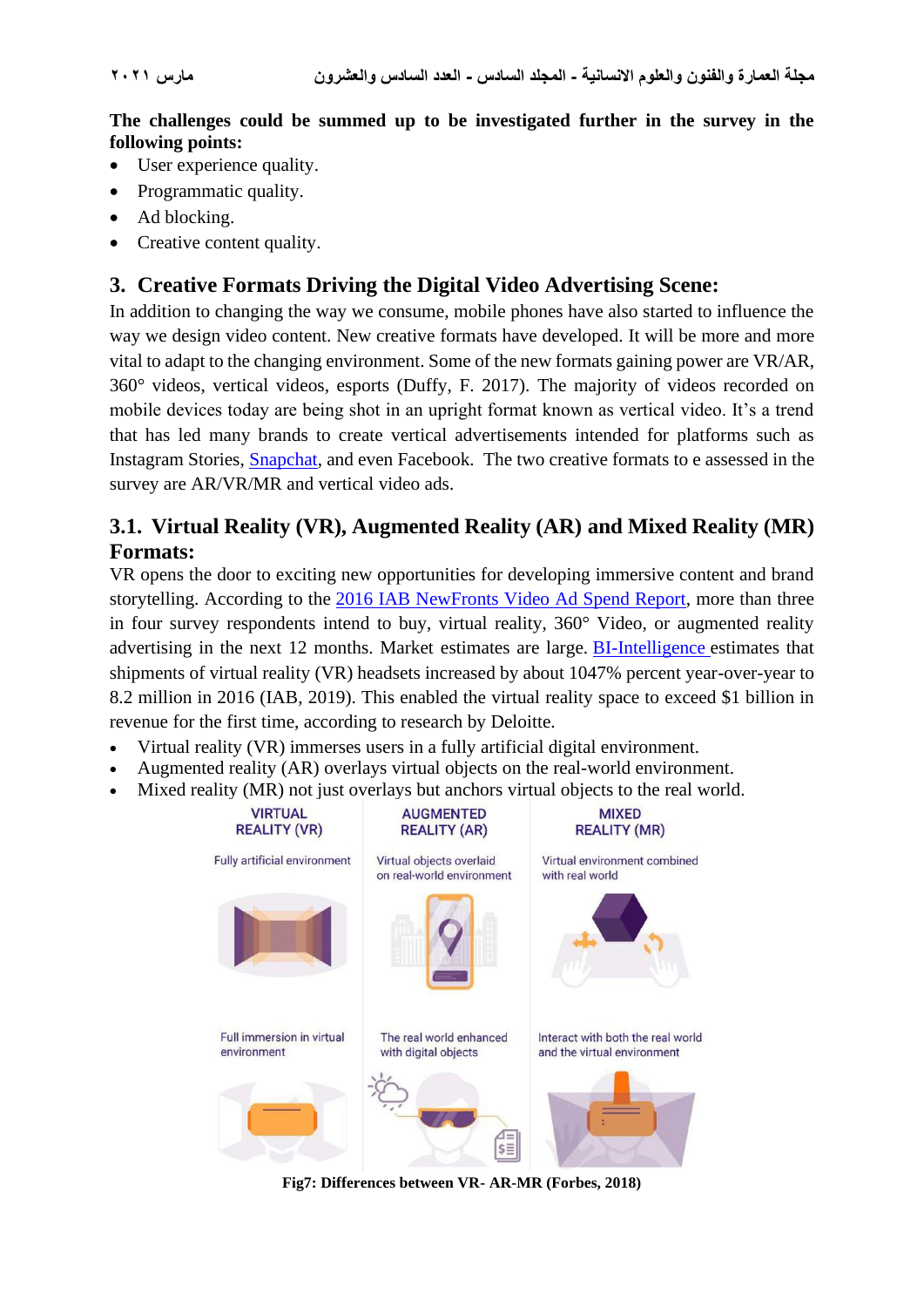## **3.1.1. Virtual Reality VR:**

This technology immerses users in a completely virtual environment that is generated by a computer. The most advanced VR experiences even provide freedom of movement – users can move in a digital environment and hear sounds. Moreover, special hand controllers can be used to enhance VR experiences.

A special VR headset is needed to experience virtual reality. Most VR headsets are connected to a computer (Oculus Rift) or a gaming console (PlayStation VR) but there are standalone devices (Google Cardboard is among the most popular) as well. Most standalone VR headsets work in combination with smartphones – you insert a smartphone, wear a headset, and immerse in the virtual reality.

Immersive videos work with small cardboard icon when watching videos on YouTube, it enables the 360-degree mode that means you can wear a VR headset and experience fully immersive videos. 360-degree videos are considered a form of VR.

## **3.1.2. Augmented Reality AR:**

In augmented reality, users see and interact with the real world while digital content is added to it. If this sounds unclear, think of Pokemon Go – millions of people all over the world have been rushing with their smartphones in search for small virtual creatures. That's the most vivid example of augmented reality. This could be done using installing app on the smartphones. There's a different way to experience augmented reality, though – with special AR headsets, such as Google Glass, where digital content is displayed on a tiny screen in front of a user's eye.

## **3.1.3. Mixed Reality MR:**

This is the most recent development in reality technologies that sometimes causes confusion, primarily because different experiences are called so. Mixed reality that starts with the real world – virtual objects are not just overlaid on the real world but can interact with it. In this case, a user remains in the real-world environment while digital content is added to it; moreover, a user can interact with virtual objects. This form of mixed reality can be considered an advanced form of AR.

Mixed reality that starts with the virtual world – the digital environment is anchored to and replaces the real world. In this case, a user is fully immersed in the virtual environment while the real world is blocked out. The digital objects overlap the real ones whereas in conventional VR the virtual environment isn't connected to the real world around a user.

## **3.1.4. Advantages of VR-AR-MR Formats:**

"VR will change the way people travel and experience new things. You'll be testing your hotels before you go and testing out products before you purchase"

Yale Cohen, Publicis Media (IAB, 2019)

• **Immersive storytelling:** They allow for focus as viewers are totally immersed in the experience.

• **Monetization opportunities:** They will have a massive impact in shopping, real estate, and product demos.

**Emotive:** They have the power to stir emotions and create empathy among viewers in an entirely new way, putting the viewer in the center of a situation that they might not otherwise experience.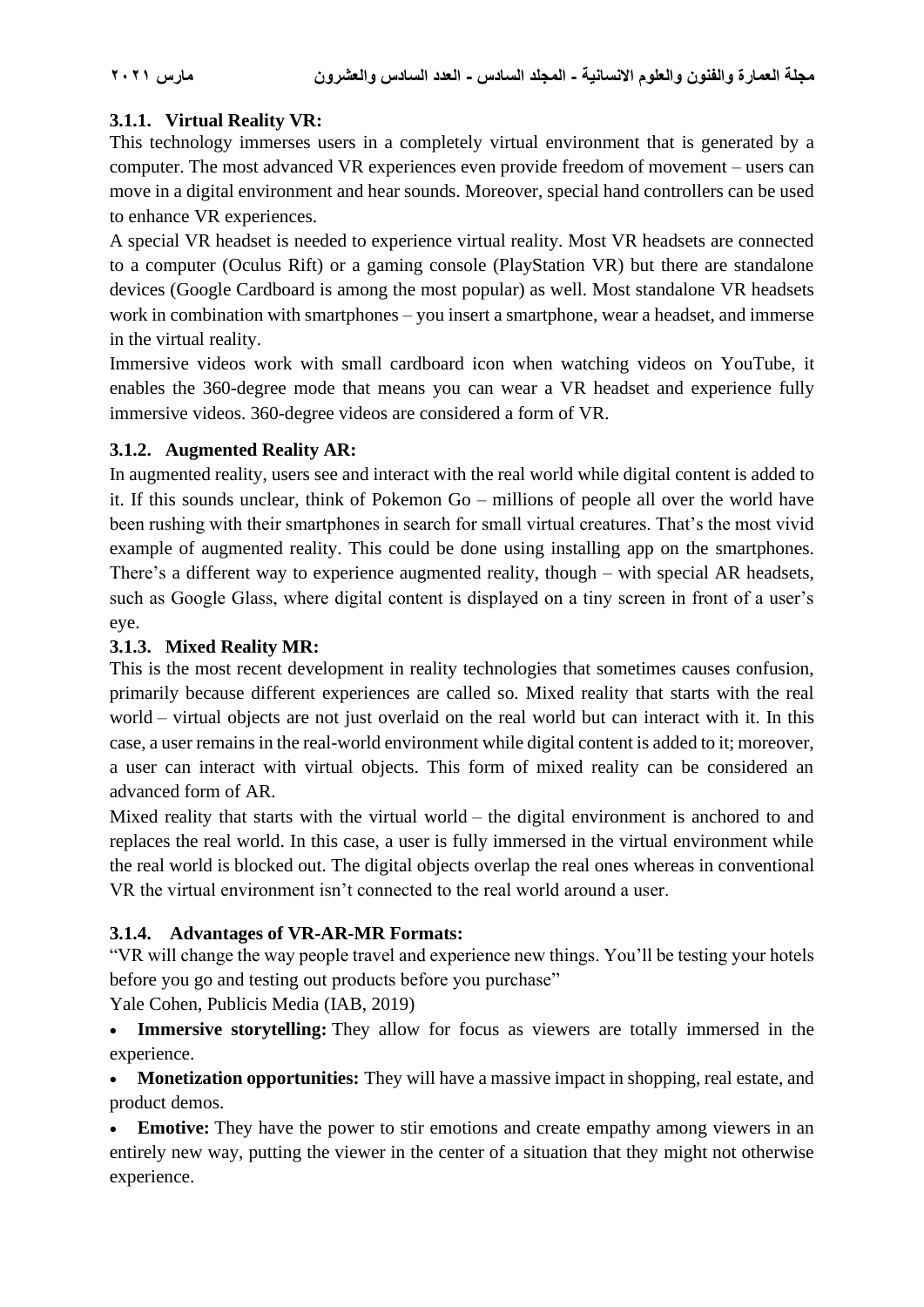• **Consumer as storyteller:** VR enables the viewer to control what they see as they move their head or their virtual bodies (avatars) through space, essentially turning the viewer into the storyteller.

## **3.2. Vertical Video Format:**

Vertical mobile video ads that play in a vertical (portrait) orientation rather than the typical horizontal (landscape) orientation are growing, owing especially to the growth in popularity of Snapchat, one of the largest platforms leveraging the format. The growth is driven by the popularity of apps such as Facebook, Instagram, as well as the lip-syncing app, musical.ly (Tiktok). According to the [IAB NewFronts Video Ad Spend Study,](https://video-guide.iab.com/mobile-video) half of advertisers interviewed purchased vertical video ads in 2016.

Using this vertical format enables marketers to get engaging content in front of modern customers and minimize on-screen distractions. Changing consumption patterns make vertical viewing on mobile more common. Vertical stories are reportedly on track to surpass Facebook and Instagram news feeds in terms of user engagement. We can expect the use of mobile-first content to continue its spread well into and after 2019.

Most smartphones are used in portrait orientation, with the most popular size (5.5 to 6") showing 90% portrait usage (MOVR, Q2 2017).



**Fig8: Vertical Ads**

Users will likely not rotate their phones to landscape mode to view an ad, but are more likely to when consuming content - therefore, advertisers should get their messages across in best way possible given natural (vertical) hand position.

# **HORIZONTAL VS. VERTICAL**



**Fig9: Horizontal Video versus Vertical Mobile Video**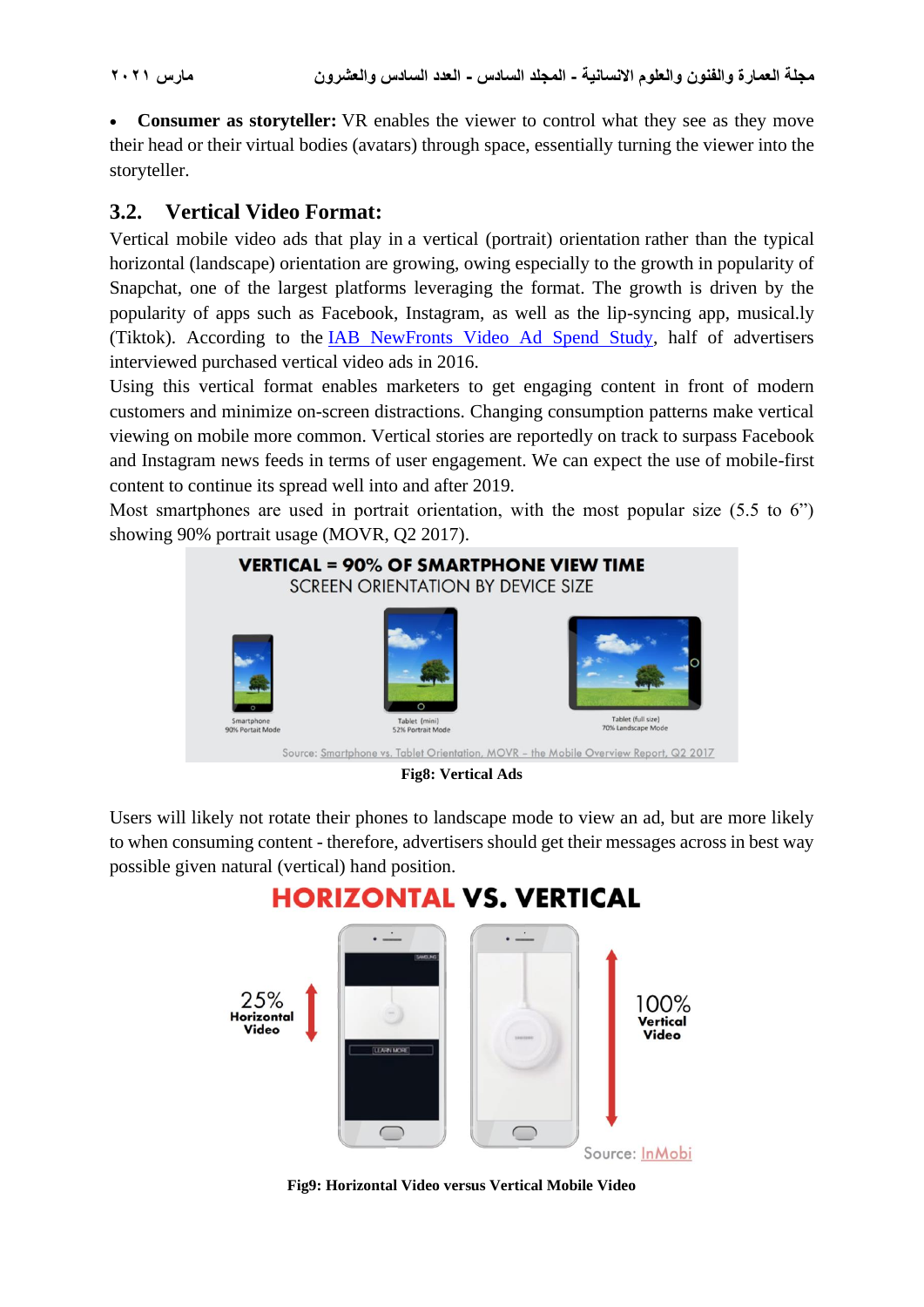## **3.2.1. Creating Vertical Mobile Video Advertising:**

Vertical videos should be filmed vertically (9:16) at the outset. If shooting horizontally, do so with vertical formatting in mind (i.e. action and talent in center frame). Video files should be less than 5 MB with 8-12 seconds duration recommended. Vertical video may also run as a component of an augmented reality (AR) ad or virtual reality (VR) ad. Shorter (6 seconds or less) ads are becoming more. Drop into action early and feature a simple, singular message.



**Fig10: Key Buyers of Vertical Mobile Video Ads**

## **3.3.- 360- Degree Mobile Video Advertising:**

Video ads using 360-degree technology drive 7% higher purchase intent on smartphones and a 12% increase in the belief that a brand has a "unique story to tell" when compared to traditional video ads, according [to a new](https://www.businesswire.com/news/home/20180313005884/en) study by IPG's Magna and IPG Media Lab units done in conjunction with YuMe by RhythmOne.



**Fig11: 360° mobile ad**

"The 360° Effect: Understanding Immersive Video," whose findings analyzed consumers' perspectives on 360-degree video from brands including BMW, Royal Caribbean and PBS. It was found that 360-degree ads paired with other 360-degree content were viewed as 8% more relevant than when a 360-degree ad ran with more traditional content.

Virtual reality headset environments were the ideal platform for viewing 360-degree ads, according to the report, followed by smartphones. Such ads on smartphones had a 10% lift in purchase intent over ads delivered on PCs. (Sweeney, E: 2018).

As marketers continue to put a greater focus on mobile video strategies, 360-degree campaigns offer opportunities for sharing content that's not only visually-focused but also highly interactive. Along with BMW, Royal Caribbean and PBS, other brands have seen impressive results with the format. In November, PepsiCo's Mountain Dew used a 360-degree video teaser to promote a VR experience where viewers could compete against the street basketball player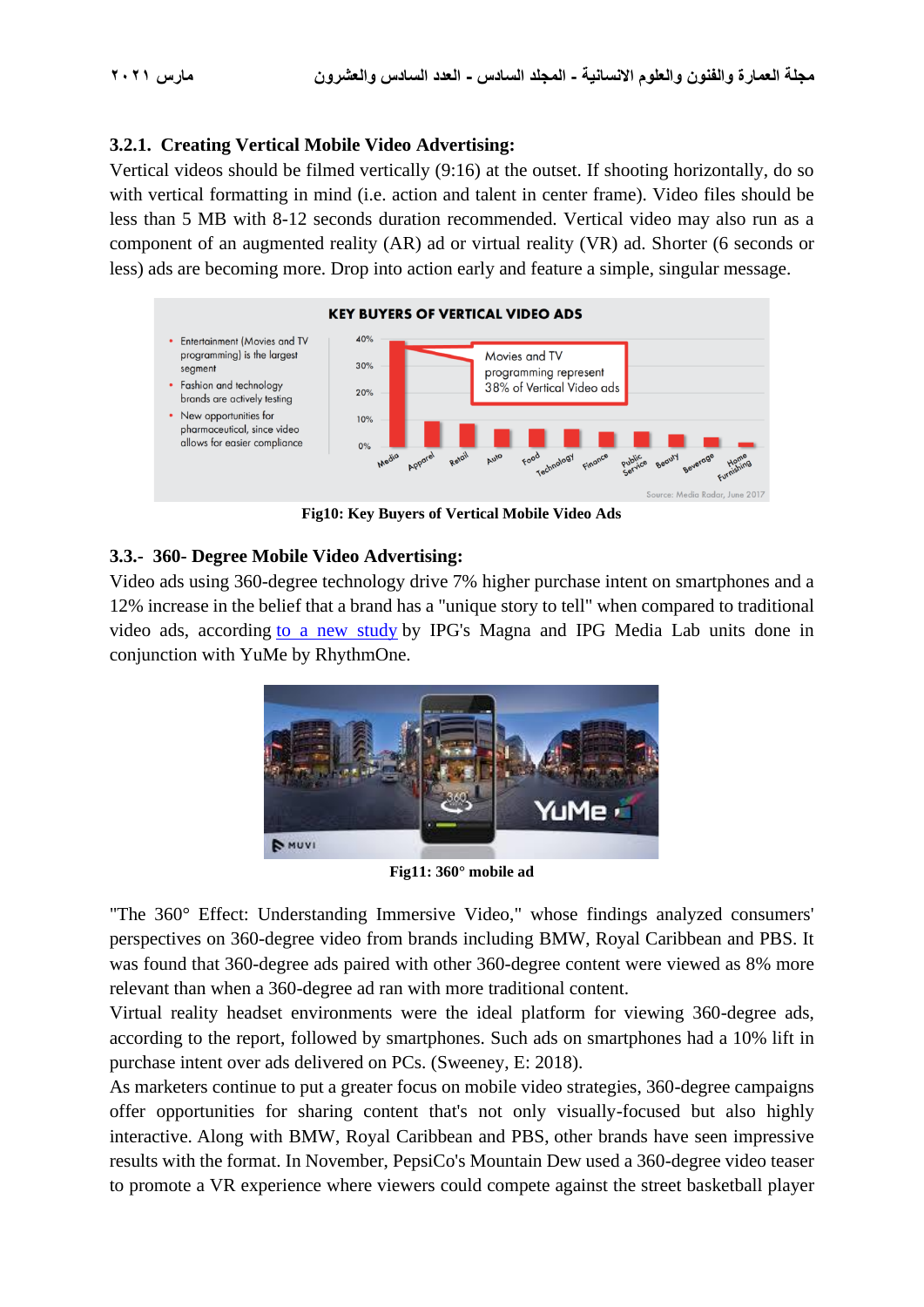Grayson Boucher. The campaign saw [a 63% video completion rate](https://www.marketingdive.com/news/mountain-dews-360-degree-video-teaser-drives-63-completion-rate/510950/) and 22% post-video clickthrough rate.

According to "The 360° Effect," 69% of consumers expressed intent to interact with brand videos in the future. Consumers are also eager to experience 360-degree video, even in advertising, but they expect the content to be fun and exciting. To drive higher purchase intent with 360-degree video, marketers must balance entertainment with brand messaging, as 88% of users who found 360-degree video ads to be "entertaining" plan to interact with similar efforts in the future. Embracing 360-degree video can help brands target younger consumers (Sweeney, E: 2018).

## **Results:**

90% of the total sample is accounted for. From the survey, the research concluded that 38% of the studied sample assert that the challenges confronting mobile video advertising depends on the quality of user experience, while 35% assert that challenges are due to quality of creative content, 15% of the sample answered that challenges are due to programmatic quality and 12% answered that ad blocking is accounted for the challenges facing MVA. The sample studied chose the virtual/augmented/mixed reality creative format to top the creative formats of MVA with 64% while vertical video format came with 32% of the sample.

## **Conclusion:**

The research concluded that, one can expect to see more brands adopting MVA.

VR, AR, MR as well as vertical, six-second, and non-skippable ads are increasing the performance as in awareness, attention and engagement. Together, higher quality user experience that should reflect the capabilities of smartphones and programmatic quality drives the performance up as well. Optimized loading time and fraud defying are among challenges that should be confronted for capitalizing on MVA growth. Spending on MVA will increase as well as the share of ad budget will increase.

Several factors shaped these conclusions which are:

- A move towards mobile, the most personal screen experience.
- Ranking of videos as the highest revenue format.
- Growth in content, tablet, smartphone, and connected app penetration.
- Broadband advanced capabilities enabling high quality video delivery.

• Average daily time spent watching digital video on mobile devices surpassed desktop. mobile time will be almost double its desktop counterpart.

• In considering video content length, [long-form video](http://dvglossary.www2.iab.com/#chapter-21) is the dominant performer, accounting for 47 percent of all mobile video plays in Q1-2016. Short-form video followed at 40 percent. (Nielsen, 2016). This is changing towards shorter immersive ads.

• Breaking this down into ad formats, we see pre-roll is still critical, accounting for 47 percent of video impressions. Mid-roll ads are on the rise, attracting users who are already engaged with the content and hence have a propensity for high completion rates.

• In terms of consumer demographics, people of all ages are keeping up with technology. Even though millennials are considered to be the biggest consumers of mobile video (Nielsen, 2016), baby boomers are now catching up in mobile device ownership. [\(AARP](https://press.aarp.org/2016-12-05-Smartphone-Ownership-Up-Among-Adults-Age-50-Plus-According-to-AARP-Research) (2016).

• Mobile consumers have also grown accustomed to content that has been meticulously tailored to their tastes, and they expect advertising to be no less relevant and personalized.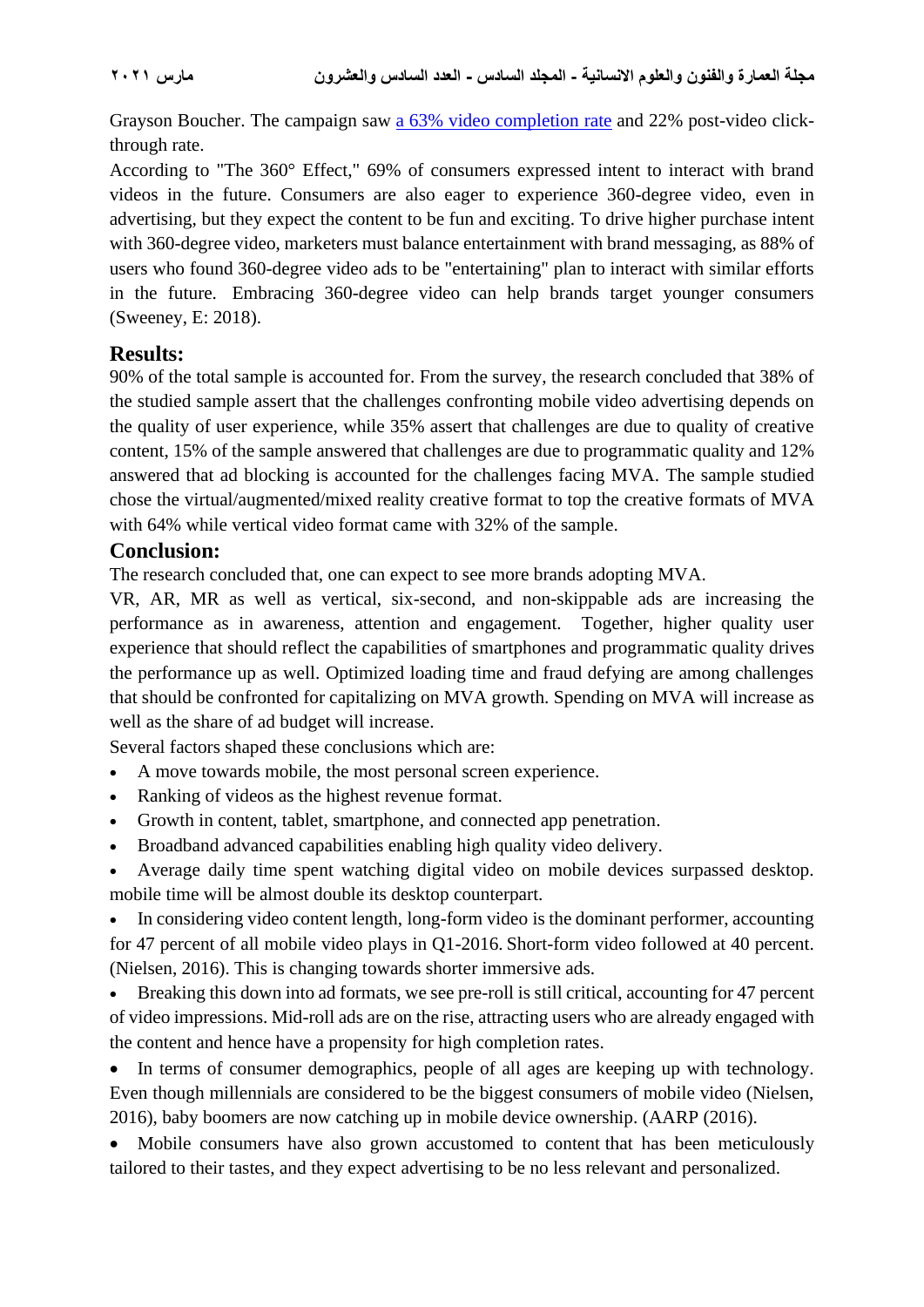• A good way to ensure a better user experience is to shoot video ad creative from the outset in different aspect ratios (9:16 and 16:9) with different story lines.

## **References:**

- 1- AARP: The American Association of Retired People.: https://press.aarp.org/2016-12- 05-Smartphone-Ownership-Up-Among-Adults-Age-50-Pl.... (2016).
- 2- ANA reports 7.2B lost in Ad fraud:http://adage.com/article/digital/ana-report-7-2 billion-lost-ad-fraud-2015.
- 3- Bazilian, Emma: Infographic: How Millennials and Baby Boomers Consume User-Generated Content and what brands can learn from their preferences: January 2, 2017https://www.adweek.com/brand-marketing/infographic-how-millennials-andbaby-boomers-consume-user-generated-content-175307/(2017).
- 4- Clum, Mike (a): Top 7 Video Advertising Trends of 2019: https://www.vidyard.com/business-video-benchmarks/: 2019.
- 5- Clum, Mike (b): Video Marketing Statistics: Why Your Business Needs Video: February 22, 2018 https://clumcreative.com/video-marketing-statistics/(2018)
- 6- ComScore Inc., Nielsen, and ZenithOptimedia: <http://www.zenithoptimedia.cz/en/zenith/news/detail/107-Mobile%20to> (2016).
- 7- Deloitte: "2015 Global Mobile Consumer Survey: US Edition: The rise of the alwaysconnected consumer." https://www2.deloitte.com/content/dam/Deloitte/us/Documents/technology-mediatel...: 2015.
- 8- Duffy, F. (2017). "Turner Takes on eSports in a Big Way." NCTA Platform, 6 Jan 2017: [https://www.ncta.com/platform/industry-news/turner-takes-on-esports-in-a-big](https://www.ncta.com/platform/industry-news/turner-takes-on-esports-in-a-big-way)[way.](https://www.ncta.com/platform/industry-news/turner-takes-on-esports-in-a-big-way)..(2017).
- 9- Forbes: The difference between virtual reality, augmented reality and mixed reality: [https://www.forbes.com/sites/quora/2018/02/02/the-difference-between-virtual-reality](https://www.forbes.com/sites/quora/2018/02/02/the-difference-between-virtual-reality-augmented-reality-and-mixed-reality/#6b99e7d42d07)[augmented-reality-and-mixed-reality/#6b99e7d42d07:](https://www.forbes.com/sites/quora/2018/02/02/the-difference-between-virtual-reality-augmented-reality-and-mixed-reality/#6b99e7d42d07) 2018.
- 10- Herrmann, J. & Isaac, M. (2016). "The Online Video View: We Can Count It, but Can We Count on It?" The New York Times, 2 Oct 2016 https://www.nytimes.com/2016/10/03/business/media/the-online-video-view-we-canc...: 2016.
- 11- IAB: Digital Video Advertising Landscape: [https://video-guide.iab.com/digital-video](https://video-guide.iab.com/digital-video-advertising-landscape)[advertising-landscape:](https://video-guide.iab.com/digital-video-advertising-landscape) 2019.
- 12- Kurzer, Robin: Forrester report: Video ad spending expected to hit \$103B in 2023 [https://marketingland.com/forrester-report-video-ad-spending-expected-to-hit-103b-in-](https://marketingland.com/forrester-report-video-ad-spending-expected-to-hit-103b-in-2023-246876)[2023-246876:](https://marketingland.com/forrester-report-video-ad-spending-expected-to-hit-103b-in-2023-246876) 2018.
- 13- Mobile Spearheads: Digital Video Advertising's Growth." eMarketer, 22 Feb 2016. [https://www.emarketer.com/Article/Mobile-Spearheads-Digital-Video-Advertisings-](https://www.emarketer.com/Article/Mobile-Spearheads-Digital-Video-Advertisings-G...(2016))[G...\(2016\).](https://www.emarketer.com/Article/Mobile-Spearheads-Digital-Video-Advertisings-G...(2016))

14- MOVR: Q2 2017:Mobile Overview Report: [www.scientiamobile.com:](http://www.scientiamobile.com/) 2017.

Nielsen:Q22016ComparableMetricsreport[:http://www.nielsen.com/content/dam/corporate/us/](http://www.nielsen.com/content/dam/corporate/us/en/reports-downloads/2016-report) [en/reports-downloads/2016-report.](http://www.nielsen.com/content/dam/corporate/us/en/reports-downloads/2016-report).. (2016).